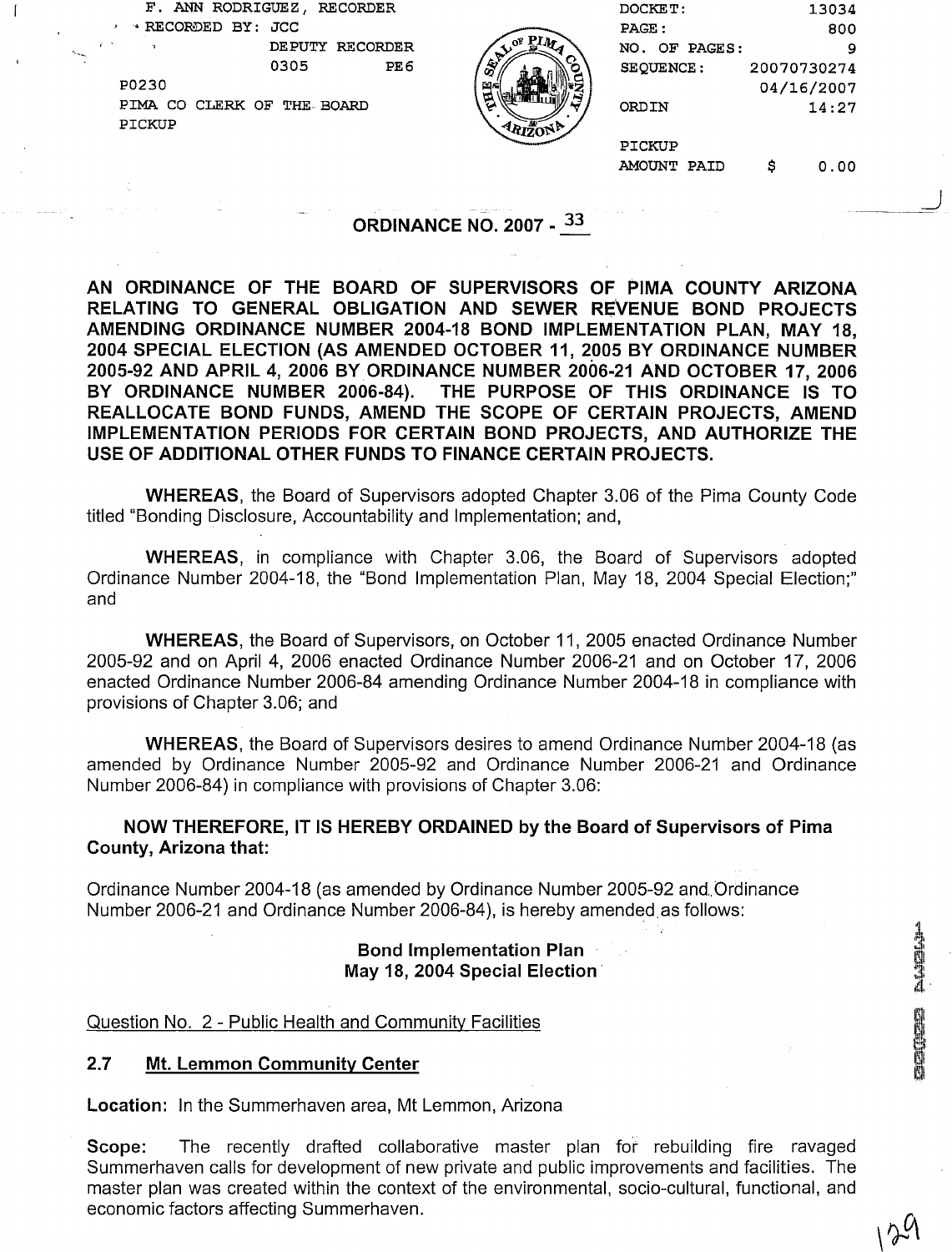Public improvements proposed in this project include new public paths, public parking, roadway improvements, pedestrian and vehicular bridges where required and rehabilitation of portions of Sabino Creek. Proposed public buildings include a new community center with meeting room space and public restrooms, library, public plaza, Sheriff's substation and other public facilities as identified through a public planning process and as available funding allows.

A phased approach for building of public facilities recognizes that planning is an on-going process best done with public input. Public infrastructure improvements should be developed initially. Public buildings should be constructed when the services they house are needed.

**Benefits:** Construction of this community center and other public/private improvements will help with rebuilding of Summerhaven after the devastating Aspen Fire, provide an anchor in the heart of the community, provide a locus of services and amenities for tourists, visitors and residents, and provide a terminus for the Mt. Lemmon Shuttle.

**Cost:** \$1,500,000

**Bond Funding:** \$1,000,000

**Other Funding:** \$500,000 Neighborhood Reinvestment 2004 Bond funds approved to supplement the facility construction.

**Project Duration:** Planning at 8 to 10 months, Design at 14 to I6 months, and Construction at 15 to 24 months.

**Implementation Period:** 2, **3,4** 

**Project Management:** Pima County Department of Transportation and Flood Control, and Facilities Management Department

**Future Operating and Maintenance Costs:** Operating and maintenance costs will vary depending on facilities accepted by the community for development.

Question No. 3 - Public Safety and Justice Facilities

#### **3.1 Pima County Regional Public Safety Communications Network**

#### **Location:** Countywide

Scope: Design, procurement and deployment of a regional public safety voice and data communications network to serve twenty fire districts, eleven police agencies, and the Pima communications network to serve twenty fire districts, eleven police agencies, and the Pima<br>County Office of Emergency Management and Homeland Security. Collectively these entities<br>are responsible for providing public safe County populace, and most specifically to their individual jurisdictions. The list of agencies to be served by the regional public safety communications network is presented below:

#### Fire Departments

# 1. Ajo/Gibson Volunteer Fire **Inter Item Acceler 11. Northwest Fire District**<br>12. Arivaca Volunteer Fire **Inter I 12. Pascua Pueblo Fire**

- 2. Arivaca Volunteer Fire
- 
- 
- 
- 3. Avra Valley Fire District 13. Picture Rocks Fire District

∖多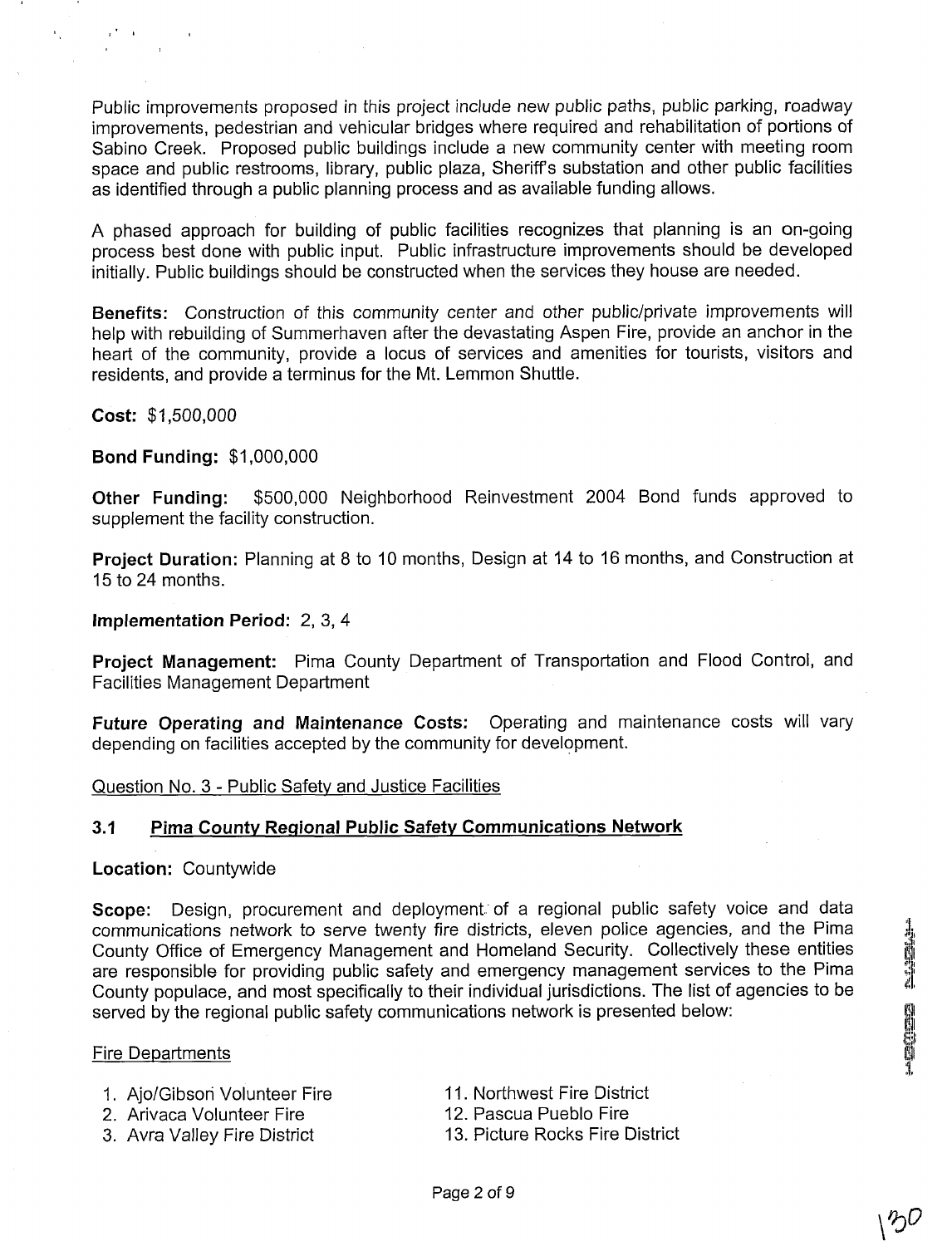- 4. Corona de Tucson Fire District 14. Rincon Valley Fire District
- 5. Drexel Heights Fire District **15. South Tucson Fire**<br>6. Elephant Head Volunteer Fire 16. Three Points Fire District
- 6. Elephant Head Volunteer Fire
- 7. Golder Ranch Fire District 17. Tohono O'odham Fire
- 
- 9. Helmet Peak Fire District 19. Tucson Fire<br>
0. Mt. Lemmon Fire District 20. Why Fire District
- 10. Mt. Lemmon Fire District

### Police Aqencies

- 
- 2. Oro Valley Police Department 8. Tohono O'odham Tribal Police
- 
- 4. Pima College Department of Public Safety 10. Tucson Police Department
- 5. Pima County Sheriff's Department 11. University Police Department<br>6. Sahuarita Police Department 12. Pima County Office of Emerq
- 
- 
- 
- 
- 
- 8. Green Valley Fire District 18. Tucson Airport Authority Fire
	-
	-
- 1. Marana Police Department 7. South Tucson Police Department
	-
- 3. Pascua Yaqui Police Department 9. Tucson Airport Authority Police
	-
	-
	- 12. Pima County Office of Emergency
		- Management & Homeland Security

### **General ScopelDescription**

The new system will provide the most modern, state-of-the art and widespread on-street coverage for the majority of Pima County first responders and will be scalable so that additional users, features and capacity can be added to the system as needs and resources dictate.

This proposal will deploy a digital 800MHz trunked radio system operated throughout Pima County. This will allow Pima County to reuse and split frequencies already licensed to the County and other partners to serve more needs. Use of a trunked system with a simulcast subset will assure the most efficient use of resources.

The proposed system is inclusive of high performance data communications. Police and fire agencies utilize mobile data technology to provide their first responders with information that can help them to successfully manage incidents. Police officers require computer aided dispatch and intelligence information, while firefighters are aided by information about facilities, hazardous materials inventories and location maps.

Global positioning satellite technology is also proposed. GPS transmitters in mobile radios will send the coordinates of vehicles to a mapping application so that agencies can immediately identify, locate and manage personnel resources. This will improve both public and first responder safety.

The system will also allow for "interoperability," which means first responders from different agencies can talk directly, in real-time to each other, to better coordinate their actions and emergency response actions. .

#### 1. Regional Communications Center and Homeland Security Emergency Operations Center

An approximately 50,000 square foot facility, proposed to be located at 2399 East Ajo Way, in Tucson will be constructed. The Communications Center would allow for co-location of the dispatch functions of the Pima County Sheriff, Tucson Police Department, and Tucson Fire Department.

いつ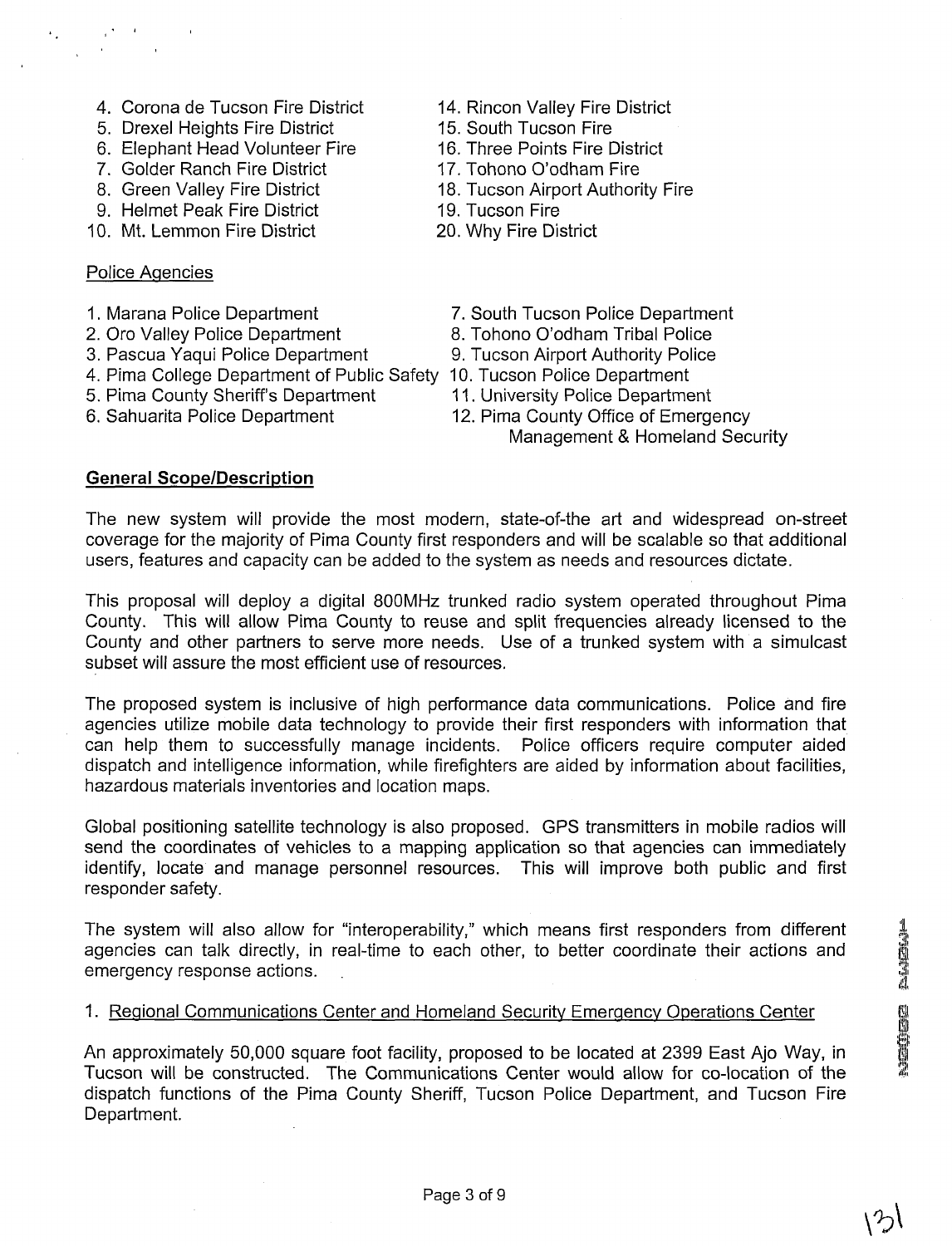### 2. 9-1-1 Telecommunications Equipment

Upgrade and replace telephone equipment infrastructure; 9-1-1 telecommunications infrastructure; all telephone switching equipment related to the new countylcity communication center and Emergency Operations Center (EOC); and Public Safety Answering Point (PSAP) equipment.

#### 3. Automatic Vehicle Location

Global positioning satellite tracking technology is also proposed. GPS transmitters in mobile radios will send the coordinates of vehicles to a mapping application so that agencies can immediately identify, locate and manage their personnel resources. This will improve both public and first responder safety.

#### 4. Tucson Fire Department Basic-In-Buildinq Coverage

The City of Tucson, with a service population nearing 500,000, and with the existence of multistory and complex structures requires that the on-street radio coverage be enhanced to a level that would accommodate basic in-building coverage. Antenna sites are to be determined. Reuse of existing sites in the City of Tucson and Pima County are recommended. On-street coverage will be enhanced by adding and supplementing existing sites in the City of Tucson service area.

#### **General Implementation Principles**

A. Governance Structure - Bond investments will be guided by multi-jurisdiction police and fire management consultation and cooperation committees to maximize effectiveness and hence public safety. To achieve this multi-jurisdictional cooperation, three committees will be formed: an Executive Management Committee, a User Committee, and a Technical Committee. An Executive Management Committee, Sheriff serving as chair, shall be formed to manage all decisions related to Program implementation. The Executive Management Committee shall consist of the Sheriff, representatives from the four largest law enforcement entities in the County, the three largest fire agencies, and the Pima County Department of Emergency Management and Homeland Security. This nine-member Executive Management Committee will be responsible for implementation of the public safety communications program funded by bonds. A User Committee will be formed to be advisory to the Executive Management Committee, made up of representatives of all police and fire agencies in Pima County and participating federal and state agencies. The Executive Management Committee shall also appoint a Technical Committee to develop all necessary technical analyses in support of radio system development. The Executive Management Committee will make all recommendations

for bond fund expenditures to the Board of Supervisors.<br>
B. Minimum Planning and Performance Standards - Before bonds are sold for any purposes<br>
other than preliminary engineering and planning, the committee will develop a B. Minimum Planning and Performance Standards - Before bonds are sold for any purposes other than preliminary engineering and planning, the committee will develop a detailed report on: 1) system performance specifications that will provide assurances that the communications system will comply with all actual and pending national standards for such systems; 2) a detailed operation and maintenance plan that details how a single, unified, regional public safety communications system will be created and operated; and 3) all public safety agencies in Pima <sup>I</sup> County, including tribal agencies, will execute intergovernmental agreements in which they commit to participate in the system as well as use communications equipment in a manner consistent with the technical specifications and management for a unified regional system, and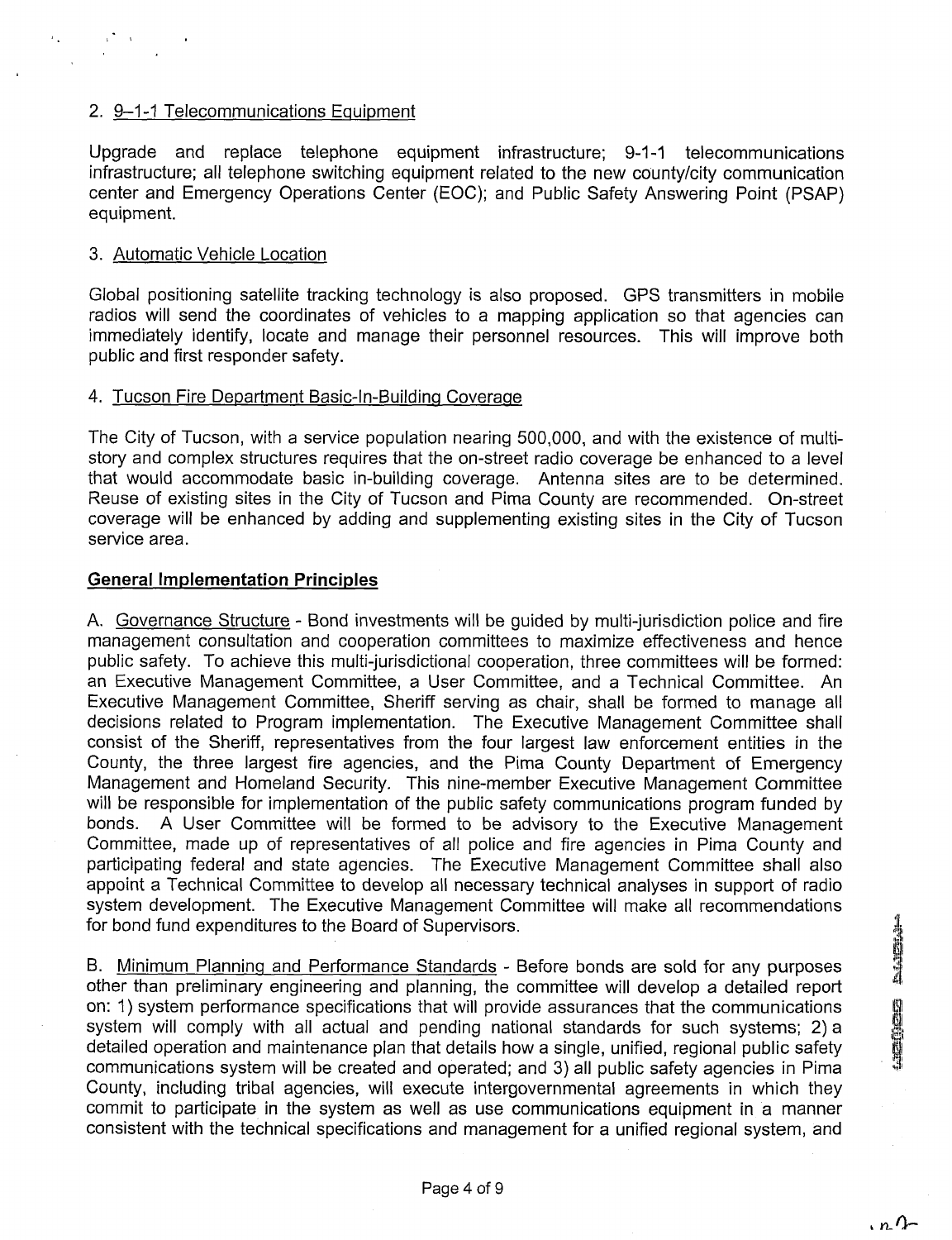to not operate any other communications systems that will deter from or otherwise impede the operation of the unified, regional system; and to not unilaterally withdraw from the unified, regional system without adequate written notice to all other parties to the agreement.

C. Bond Funding Limited - The \$92 million of bonds authorized is the minimum expenditure for the proposed regional public safety communications system. The participating public safety agencies will commit to an aggressive and continuing effort to obtain federal and state grants for this purpose. It is estimated that another \$13 million or more is needed to develop the minimum desired system.

D. Service Life - The systems and equipment purchased must have a physical service life of at least 20 years and will be compatible to the maximum extent practical with evolving technological innovations that can be reasonably foreseen.

E. Cooperation with State and Federal Agencies - State and federal agencies, as well as surrounding southern Arizona counties, will also be invited to participate in the User Committee in development of a regional system such that the system can easily accommodate federal and state investments for this purpose.

F. Homeland Security - Development of the public safety communications system will also cooperate to the maximum extent possible with the efforts of the Federal government to increase Homeland Security.

#### **Component Cost Estimates:**

**Bond Funding:** \$92,000,000

The following cost components are presently estimated for the system.

| Component                                                                   | <b>Estimated Costs</b> |  |  |
|-----------------------------------------------------------------------------|------------------------|--|--|
| 1. Engineering Design                                                       | \$<br>1,000,000        |  |  |
| 2. Voice and Data Communications Network                                    |                        |  |  |
| Radio Network Infrastructure                                                | 22,900,000             |  |  |
| 9 existing radio transmitter sites requiring transmitters, microwave        |                        |  |  |
| radio links, shelters, power, tower modifications & storage facilities      |                        |  |  |
| 3 proposed radio transmitter sites requiring transmitter, microwave         |                        |  |  |
| radio links, towers, structures, shelters, power, storage facilities, civil |                        |  |  |
| work & studies                                                              |                        |  |  |
| High performance data infrastructure                                        | 2,250,000              |  |  |
| High performance mobile modems                                              | 3,897,600              |  |  |
| Subscriber Equipment                                                        | 23,985,582             |  |  |
| 1,476 public safety mobile radios                                           |                        |  |  |
| 3,523 public safety portable radios                                         |                        |  |  |
| 140 consollette control stations                                            |                        |  |  |
| 3. Regional Communications Center and Homeland Security EOC                 | 17,747,500             |  |  |
| 4.9-1-1 Telecommunications Equipment                                        | 3,400,000              |  |  |
| 5. Automatic Vehicle Location                                               | 5,392,000              |  |  |
| 6. City of Tucson Fire Department In-Building Coverage                      | 24,286,253             |  |  |
| Total                                                                       | \$104,858,935          |  |  |
|                                                                             |                        |  |  |

**Additional Sciences** 

 $122$ 

Page 5 of 9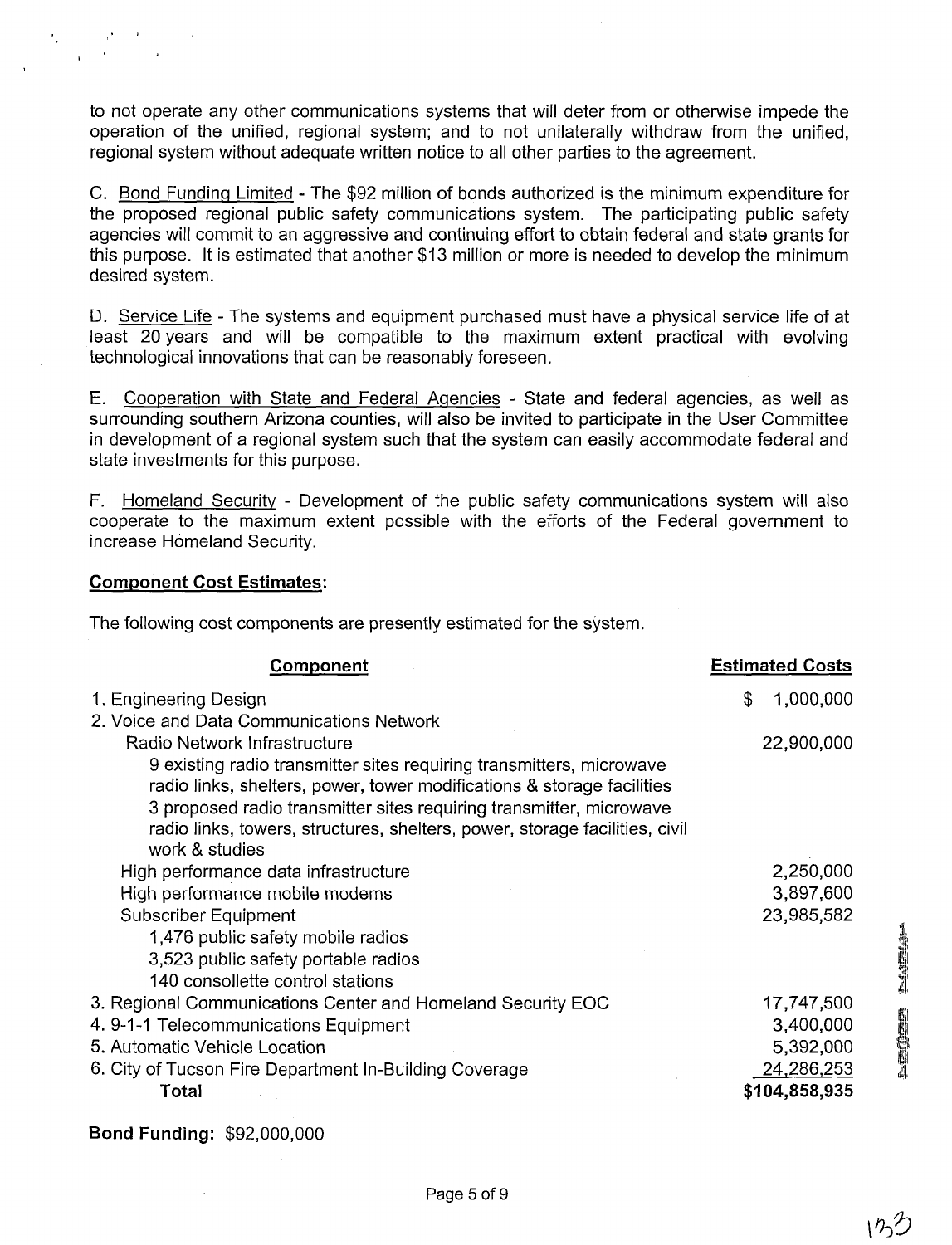**Other Funding:** \$13,000,000 - Federal and state funding should be available to cover this other funding from a variety of sources. The County started working with the Arizona and Pima County Congressional delegation in January 2004 on securing this additional funding, as well as initiating cooperative discussions with the Federal Department of Homeland Security.

**lmplementation Period:** 1, 2, 3, 4, 5, 6. Funding will first be provided for necessary master system implementation study as identified in the lmplementation Process section of this ordinance. This will allow a number of options to be examined for short-term financing to possibly purchase systems ahead of bond revenue cash flow.

#### **lmplementation Process:**

lmplementation of this program requires further detailed study and analysis. Prior to incurring major expenses, a master system implementation study will be conducted that provides: a) a radio system needs assessment, b) a technical study that identifies improvements necessary, c) a request for proposals to procure the system, hardware and equipment necessary to meet the performance parameters agreed upon, d) a strategy and detailed plan to obtain and develop additional funding to complete the improvements necessary that are not funded with bond funding, e) an assessment of vendors that are federally pre-qualified to provide wireless communication systems for public safety and homeland security, as well as an analysis of the cost-effectiveness of using pre-approved and authorized federal procurement processes to acquire the desired systems and equipment, and f) development of cost recovery formulas and charges to pay for system operating, maintenance and replacement costs. Results of this study will be used to plan the expenditures of bonds to meet the desired results of this bond program to develop and implement a regional public safety communications system that meets public safety agency requirements and those related to homeland security needs.

#### **Benefits:**

Pima County taxpayers fund twenty fire districts, eleven police agencies and the Pima County Office of Emergency Management and Homeland Security. Collectively these entities are responsible for providing public safety and emergency management services to the Pima County populace, and most specifically to their individual jurisdictions.

Their independently developed communications systems hinder interagency communications and compromise public safety. Systems deployed to meet the needs of individual jurisdictions are overlaid by even larger systems providing overlapping coverage within the same geographic area.

The cities or towns of Oro Valley, South Tucson, Tucson, Marana, Pima County, and some of the fire districts operate their own communications systems. Other smaller jurisdictions have made arrangements to share a neighboring system to meet their needs. These individual systems utilize proprietary equipment and operate in disparate frequency bands making effective interoperability very difficult.

Thirty-one local and state agencies have cooperatively deployed a radio gateway that rebroadcasts transmissions from one system to others on dissimilar frequencies from a radio site in the Tucson Mountains. This provides limited coverage, only one channel on which to interoperate, and communications delays. Because of its limitations, this system has rarely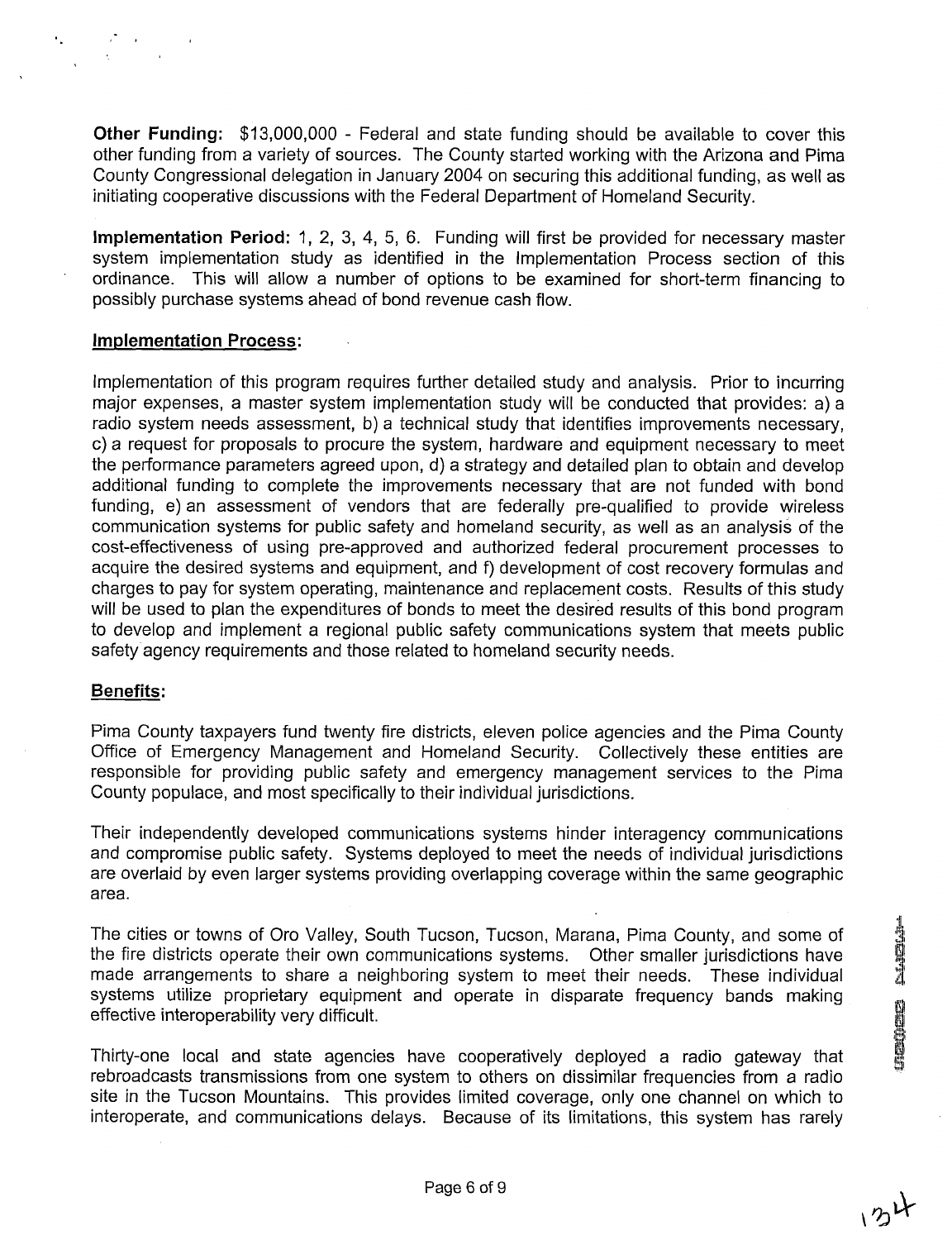been put into service. When a catastrophic event occurs, multiple channels and widespread coverage are required to coordinate public safety activities. Today this level of resource is not available.

Public safety first responders rely on many tools to provide quality policing and fire services. None is more important for their safety and efficiency than their ability to communicate on demand, in real time with a reliable communications system. The primary concern of public safety agencies is the safety and protection of the citizens of Pima County. When catastrophic events occur, first responders are challenged to perform lifesaving tasks and to minimize property damage. The greater the crisis, the more public safety agencies need an efficient, coordinated response. To aid the public quickly and effectively by functioning as a team, these responders need realtime communications with each other. And because emergencies rarely respect geographical and political boundaries, public safety agencies of other communities also regularly respond. The terrorist attacks of September 11, 2001 serve to reinforce the need for interoperable, reliable communications for public safety workers.

In summary, it is the first time in history that there is a convergence of need at a time when technology is prepared to meet that need. A regional communications system will create an opportunity for agencies to work closely together for a common goal. It will provide effective interoperable voice communications to public safety workers so that they may provide improved services. It will eliminate duplication of effort and eliminate increased costs to taxpayers. It will provide all public safety workers with a communications network that will improve their safety and access to resources. It will dramatically improve the safety of all citizens in Pima County.

#### Question No. 4 - Parks and Recreational Facilities

#### **4.30 Eastside Sports Complex and Senior Center Site**

**Location:** Develop eastside sports complexes at Udall Regional Park and Lincoln Regional Park.

**Scope:** This project will provide for existing soccer field lighting and the construction of two additional lighted soccer fields with support facilities and associated amenities at Udall Regional Park as well as the construction of a 4-field lighted baseball/softball complex with support facilities and associated amenities at Lincoln Regional Park.

**Benefits:** This project will provide facilities in an area of the city with a shortage of sport fields. This project will address the community's need for sport fields as identified in the City of Tucson Parks and Recreation Ten Year Strategic Service Plan.

**Cost:** \$6,000,000

**Bond Funding:** \$6,000,000

**Other Funding:** None identified at this time. The City of Tucson will seek other revenue sources, including Arizona Heritage Funds.

**Project Duration:** Planning, Design and Procurement Phases will require 10 to 12 months. Construction will require another 10 to 12 months.

**Implementation Period:** 1, 2, **3** 

**Septe cepter**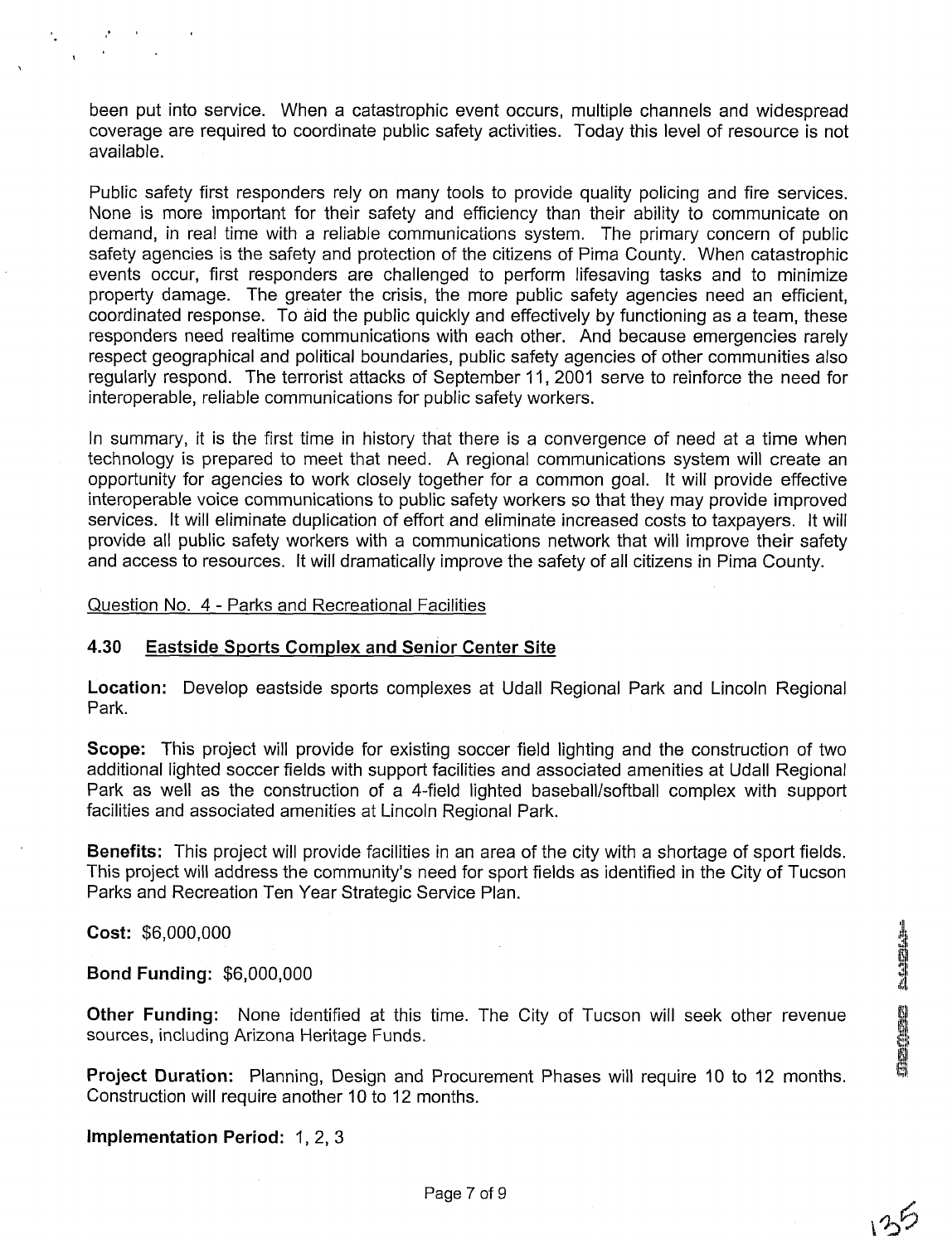**Project Management:** The City of Tucson will manage design and construction for the project pursuant to an intergovernmental agreement between the City of Tucson and Pima County, which will be necessary to implement this project.

**Future Operating and Maintenance Costs:** The City of Tucson will own and operate the completed project. The additional annual operation and maintenance cost for this project is estimated to be \$494,550. This cost will be funded through the City of Tucson Operating Budget - General Fund.

#### **4.46 Wilmot Branch Library Replacement or Relocation**

**Location:** The area bordered by Craycroft, Speedway, Kolb and Broadway; within the City of Tucson.

**Scope:** Design and construct renovations of the existing 19,000 square foot library. The renovations will maximize efficient use of existing space. Design and construct, as determined necessary, an addition to the existing library of up to 6,000 square feet. The building will house an expanded collection, state-of-the-art technology, information computer commons, large meeting room(s) and small study rooms, and a self-directed service check out. Library operations will be conducted from a temporary facility during renovation and construction.

**Benefits:** The current library was constructed in 1965 and is considered by many to be a seminal work by the renowned modernist architect Nicolas Sakellar. A design charette was conducted to determine the most cost-effective and efficient means of retaining the existing building and providing library services in the neighborhood. The charette proved that the existing space could be redesigned and modified to enhance efficiency and minimize the need for new construction. The remodeling and addition will enhance the Pima County Public Library's mission of supporting education, literacy, and lifelong learning throughout Pima County. This library serves customers from all of Pima County.

**Cost:** \$7,000,000, This amount will include design and construction of remodel and any addition, the expansion and enhancement of the existing collection and rent payments for a temporary facility.

#### **Bond Funding:** \$7,000,000

**Other Funding:** None.

Project Duration: Planning/Design and Construction will begin in 2007 and be completed by the end of 2009.

#### **Implementation Period: 2, 3, 4**

**Project Management:** The project will be managed by Pima County Facilities Management.<br>**Future Operating and Maintenance Costs:** Pima County Library District, a library district

established pursuant to the laws of the State of Arizona, operates libraries throughout unincorporated Pima County and in most incorporated cities and towns in the County. Based on an intergovernmental agreement with the City of Tucson, the building will be conveyed by the City to the library district. No additional.